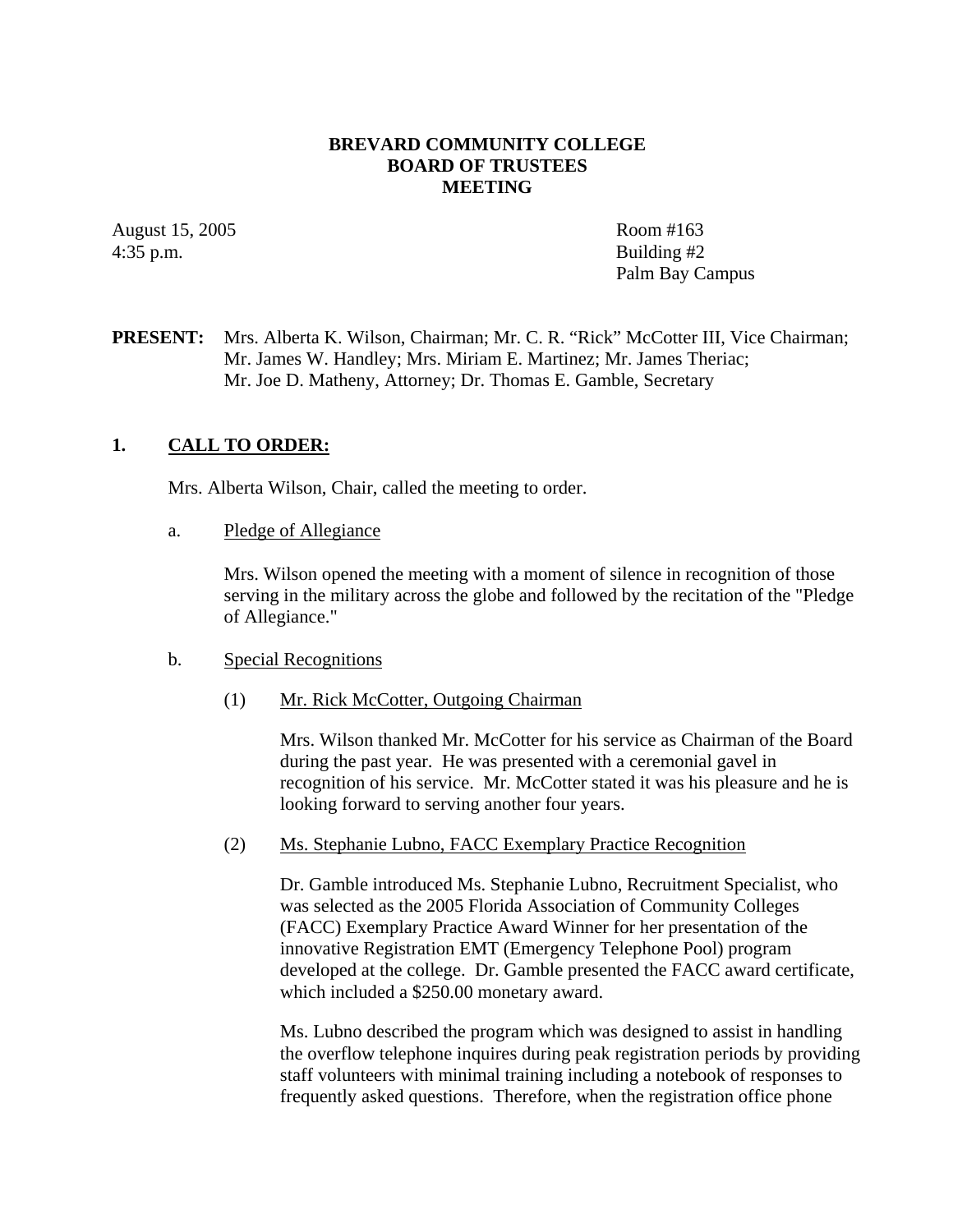Board of Trustees Meeting August 15, 2005 Page -2-

> lines are busy, the calls roll to a volunteer's desk to either provide answers to inquiries or referral to an individual who can assist. As this program was successful at BCC, the idea was presented at the FACC conference for the information of other colleges who may share a similar concern. Mrs. Wilson thanked Ms. Lubno for the innovative suggestion.

Mrs. Wilson reported that all campus classrooms now exhibit an American flag due to the generosity of Mr. James Handley, Mr. Dick Beagley, and Mr. Tom Wasdin in conjunction with United Space Alliance. She offered thanks to these individuals, which allowed the college to be in compliance with statutory requirements.

c. Additions/Corrections to Agenda

Dr. Gamble requested that Item 8.a., Personnel Actions, be changed to a consent agenda item. In addition, he requested that Item 10.a. be removed from the agenda.

Mr. Handley requested Item 9.c., Approval of Accounts Receivable Write-Offs, be removed from the consent agenda.

# **2. CONSENT AGENDA:**

Mrs. Wilson recommended approval of the remaining consent agenda items:

- 3.a. Minutes Board of Trustees Workshop Meeting June 13, 2005
- 3.b. Minutes Board of Trustees Meeting June 13, 2005
- 8.a. Summary of Personnel Actions
- 9.a. Approval of Monthly Budget Status Report, July 2005
- 9.b. Approval of 2004-05 Capital Outlay Budget Amendment

Mr. McCotter moved approval of the consent agenda items with the addition of 8.a. Mr. Theriac seconded the motion. All those voting in favor of the motion – McCotter, Theriac, Handley, Martinez, and Wilson; opposed – none. Motion unanimously approved.

# **3. APPROVAL OF OFFICIAL MINUTES OF PREVIOUS MEETINGS:**

### a. Minutes – Board of Trustees Workshop Meeting – June 13, 2005

Approved – consent agenda.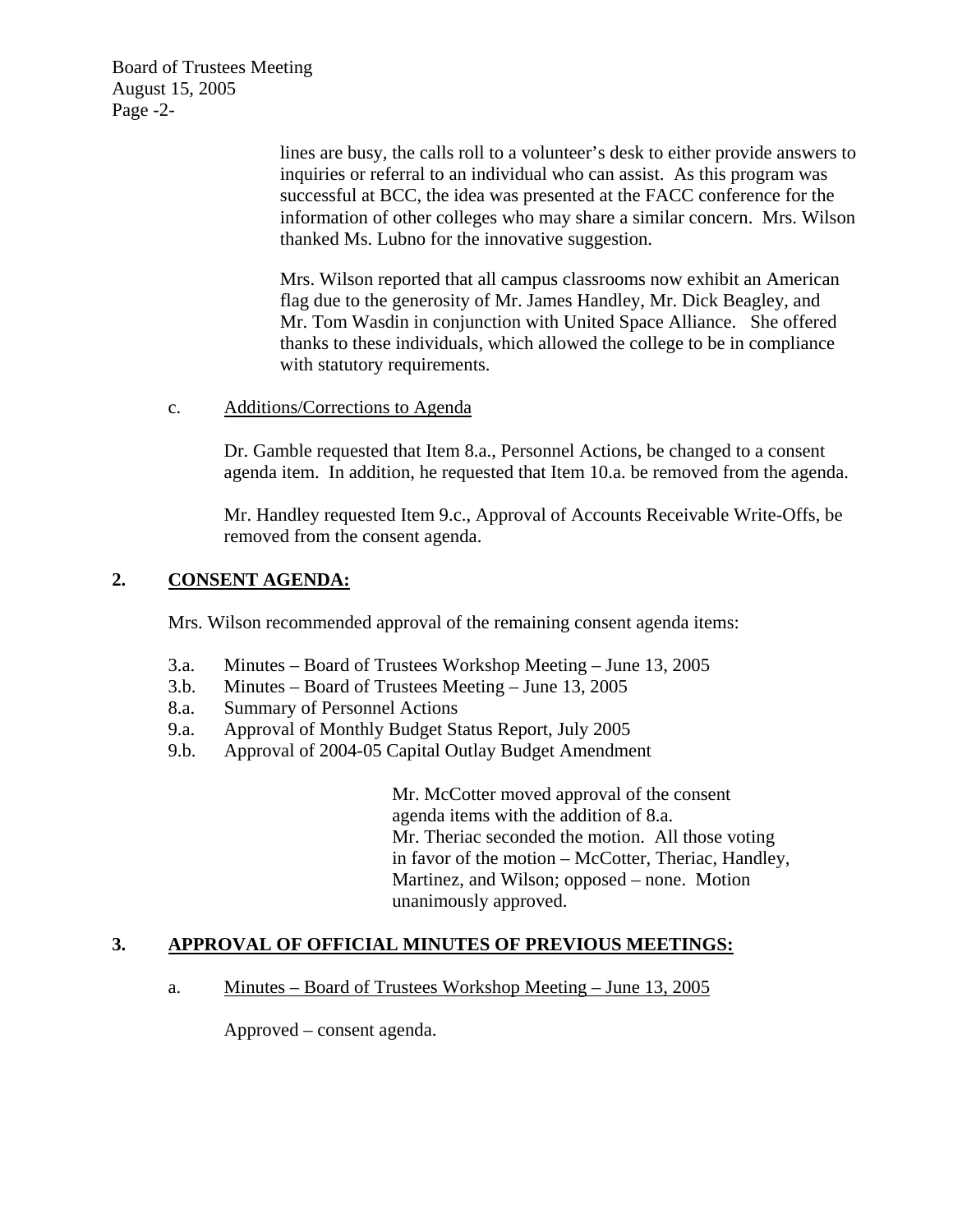Board of Trustees Meeting August 15, 2005 Page -3-

#### b. Minutes – Board of Trustees Meeting – June 13, 2005

Approved – consent agenda.

#### **4. COMMUNICATIONS:**

#### a. Report on Health Sciences Program/Hospital Partnership

Dr. Barbara Ake, Provost, Health Sciences, introduced Ms. Connie Bobik, Nursing Program Department Chair, who has been very influential in the nursing partnership process. Dr. Ake provided background information on the partnerships developed to allow the expansion of the Palm Bay nursing program. The partnership involves leadership from Health First, Wuesthoff Health Systems, and Parrish Medical Center, who will contribute \$6.6 million collectively to the college nursing program expansion over an eight year period (2005-2013). These funds will be used to cover the cost of instructional personnel, while grant funds from state matching grants Jobs for Florida's Future will be used to purchase the specialized health care equipment. The expansion will result in an additional 400 BCC-graduated nurses from 2007 to 2014, beginning with the admission of the first 40 students to the Palm Bay program in 2006.

Dr. Ake reported that the Cocoa Campus will graduate 420 students in the same time frame. At the request of the partners, graduation timeframes will be staggered with Cocoa Campus graduations in May and Palm Bay in September to facilitate smoother initiation of the new practitioners into the health care environment.

Ms. Bobik reported on the results of her research on Brevard County's healthcare statistics. The research revealed that by the year 2015 one in five Brevard County residents will be over 65 with projections of those over 85 years old increasing by 265%. Mrs. Bobik further reported that the weekend and weekend curriculum meets students' needs who require flexibility in employment and childcare issues.

Dr. Ake introduced the partnership representatives who offered comments: Mr. Mike Means, Health First, President and CEO; Ms. Millie Curley, Vice President, Nursing, Parrish Medical Center; and, Mr. Don Breeding, Chief Nursing Officer, Wuesthoff Health Systems.

Dr. Ake reported that existing facilities will be renovated and utilized on the Palm Bay Campus for this expansion.

Dr. Gamble reported that there are numerous partnership needs in the Allied Health Sciences area, which may be explored in the future. The partnership representatives shared some thoughts on future partnership effort possibilities.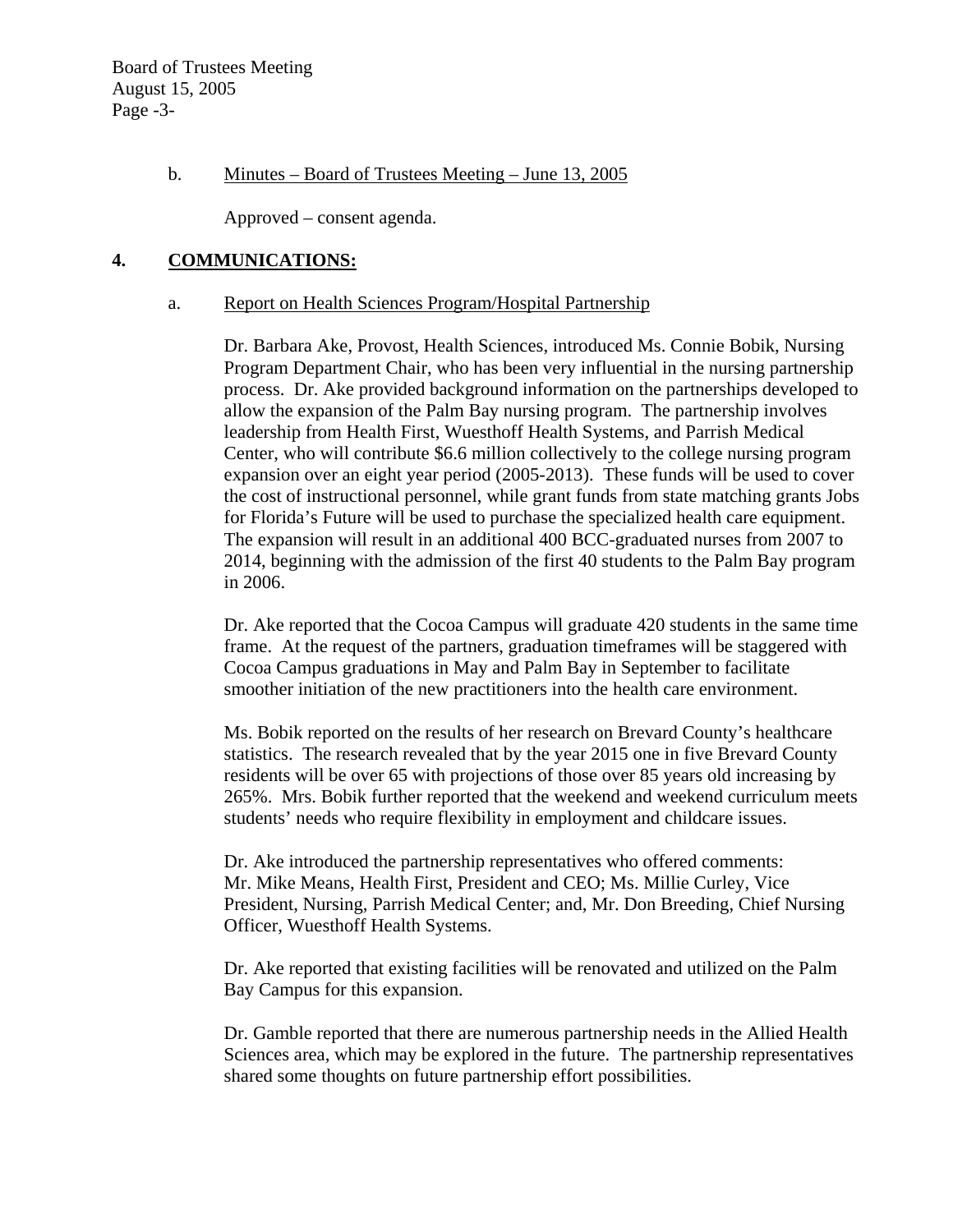### **5. CITIZEN'S PRESENTATION:**

### a. Ms. Robin Boggs, President, UFF-BCC

Ms. Robin Boggs, President, United Faculty of Florida, Brevard Chapter (UFF-BCC) introduced Ms. Amy Rieger, Vice President and Chief Negotiator, UFF-BCC. Ms. Boggs addressed the Board regarding concerns related to college faculty contract negotiations.

# **6. CONSTRUCTION AND DEVELOPMENT:**

## a. Approval of Florida Department of Education Project Priority List

Mr. Al Little, Vice President, Finance and Administrative Services, reported that the Office of Educational Facilities requires that a Project Priority List (PPL) form be filed to utilize funds from the state bond proceeds or license tag revenues, otherwise known as Capital Outlay and Debt Service. The projects listed in the attachment have already been approved by the Board in the Capital Outlay Budget. Dr. Gamble recommended approval of the Office of Educational Facilities Project Priority List.

> Mr. McCotter moved approval of the Office of Educational Facilities Project Priority List. Mr. Theriac seconded the motion. All those voting in favor of the motion –McCotter, Theriac, Handley, Martinez, and Wilson; opposed – none. Motion unanimously approved.

### b. Approval of 2005-06 Capital Improvement Program Report

Mr. Al Little, Vice President, Finance and Administrative Services, reported that each year the college is required to file a Capital Improvement Plan (CIP) listing proposed capital projects requiring state funding based on the most recent five-year Educational Plant Survey. The new construction projects identified were a Health Sciences facility at the Cocoa campus, and a student support area at the Palm Bay campus. Mr. Little reported each year the college needs are reviewed and the most critical needs are prioritized in the categories of renovation, remodeling and new construction, which comprises the CIP report. He indicated that the requests are categorized "General Renovation/Remodeling" to enable the college to apply funding to any building or campus, as needed. Although certain space needs are shown in the CIP report, the college's relative needs are small compared to most other schools; thus, receiving PECO funds for new construction is unlikely.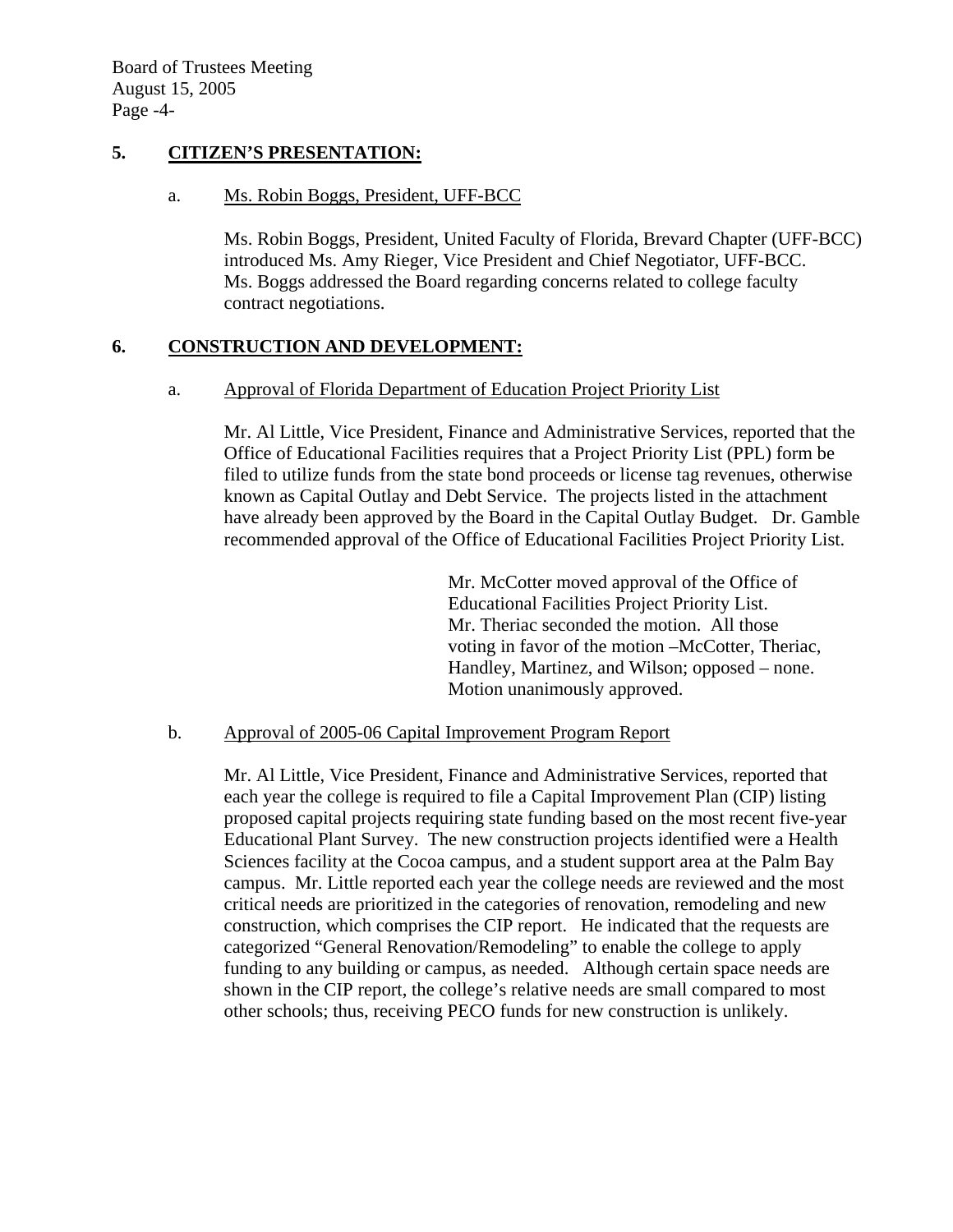Mr. Little reported that space needs are reviewed annually and remodeling and refurbishment is utilized in the absence of new construction funds. Dr. Gamble recommended approval of the 2005-2006 Capital Improvement Program Report.

> Mr. Theriac moved approval of the 2005-2006 Capital Improvement Program Report. Mrs. Martinez seconded the motion. All those voting in favor of the motion –Theriac, Martinez, Handley, McCotter, and Wilson; opposed – none. Motion unanimously approved.

## c. Approval of Guaranteed Maximum Price – HVAC Phase II

Mr. Al Little, Vice President, Finance and Administrative Services, reported that last year the college completed Phase I of extensive HVAC renovations of the three phases recommended by Florida Power & Light. Engineering and planning have now been completed for Phase II of this project. In Phase II all air handlers and controls will be replaced in Buildings 4 and 5 in Cocoa and Building 10 in Melbourne. The approval of this project has been timed to begin work in November 2005 in order to minimize the inconvenience to students and staff. Mr. Little further reported that H.J. High is the construction manager for this project and a guaranteed maximum price has been negotiated for \$1,941,333.00, which is within the budgetary constraints. Dr. Gamble recommended approval of the Guaranteed Maximum Price – HVAC Phase II.

> Mr. Theriac moved approval of the Guaranteed Maximum Price – HVAC Phase II. Mrs. Martinez seconded the motion. All those voting in favor of the motion –Theriac, Martinez, Handley, McCotter, and Wilson; opposed – none. Motion unanimously approved.

# **7. OLD BUSINESS:**

# a. Report on Pending Legal Actions – Mr. Matheny

Mr. Joe Matheny, College Attorney, reported that property has recently been left to the BCC Foundation in accordance with the deceased owner's Will. The Foundation will eventually market and sell the property with proceeds to be applied to a nursing scholarship fund, upon Board approval. He confirmed that there will be no restrictions related to the sale of the property other than a provision that 5% of the proceeds be given to both the brother and sister of the deceased.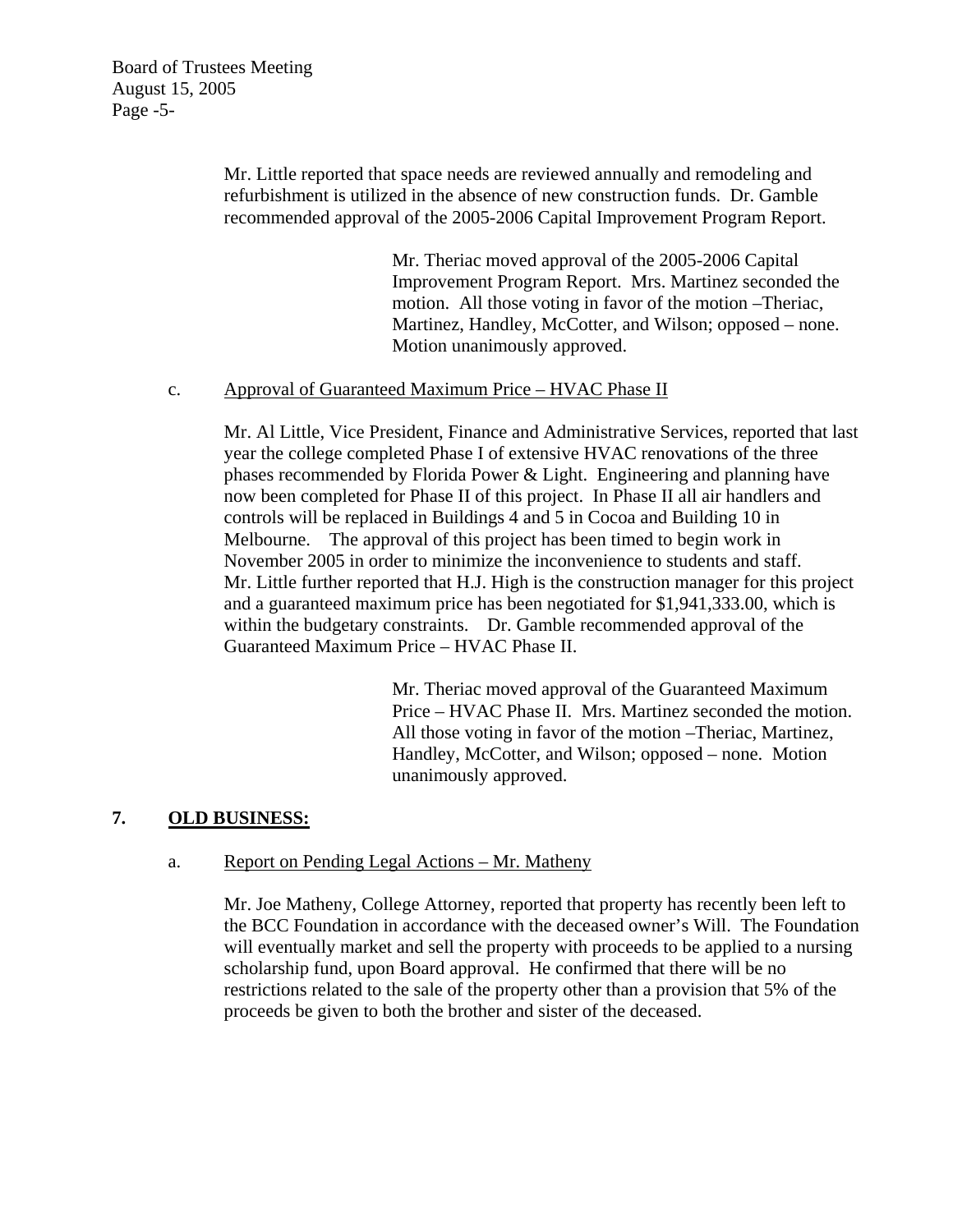### (1) Approval of Attorneys' Contracts for Mr. Matheny and Mr. Hogg

Mr. Joe Matheny, College Attorney, reported that he and Mr. Jesse Hogg, Labor Attorney, have both requested a one year renewal of their contracts according to the same terms and conditions of last year.

> Mr. Theriac moved approval of the Attorneys' contracts for Mr. Matheny and Mr. Hogg. Mrs. Martinez seconded the motion. All those voting in favor of the motion –Theriac, Martinez, Handley, McCotter, and Wilson; opposed – none. Motion unanimously approved.

### (2) Approval of Contract for Sale of Palm Bay Property

Mr. Joe Matheny reported the 20-acre parcel of environmental land, which is adjacent to the 17-acre parcel (currently under contract with the college and Palm Bay Academy), has been approved by the Foundation Executive Committee and Board to be sold to Palm Bay Academy in the amount of \$201,800.00, contingent upon the sale of the 17-acre parcel. The Foundation will utilize the proceeds for scholarship funds. Mr. Matheny reported the Academy intends to use the property as a nature walk/park, as the property is primarily wetlands and not deemed "usable." Dr. Gamble recommended approval of the Contract for Sale of the Palm Bay Property.

> Mrs. Martinez moved approval of the Contract for Sale of the Palm Bay Property as the property is not required for educational purposes and is deemed environmental land. Mr. Theriac seconded the motion. All those voting in favor of the motion – Martinez, Theriac, Handley, McCotter, and Wilson; opposed – none. Motion unanimously approved.

Mr. Matheny confirmed that the closing for this property will be simultaneous with the closing on the 17-acre parcel.

# b. Update from Dr. Joe Lee Smith, College Consultant

Dr. Joe Lee Smith, College Consultant, reviewed the goals and mission defined for him as Independent Consultant to the President during the contract period August 16, 2004 - August 15, 2005, as approved by the Board of Trustees. Dr. Smith further reported on the numerous projects and advancements he has accomplished to-date in the effort toward the college's minority recruitment, retention and equity efforts.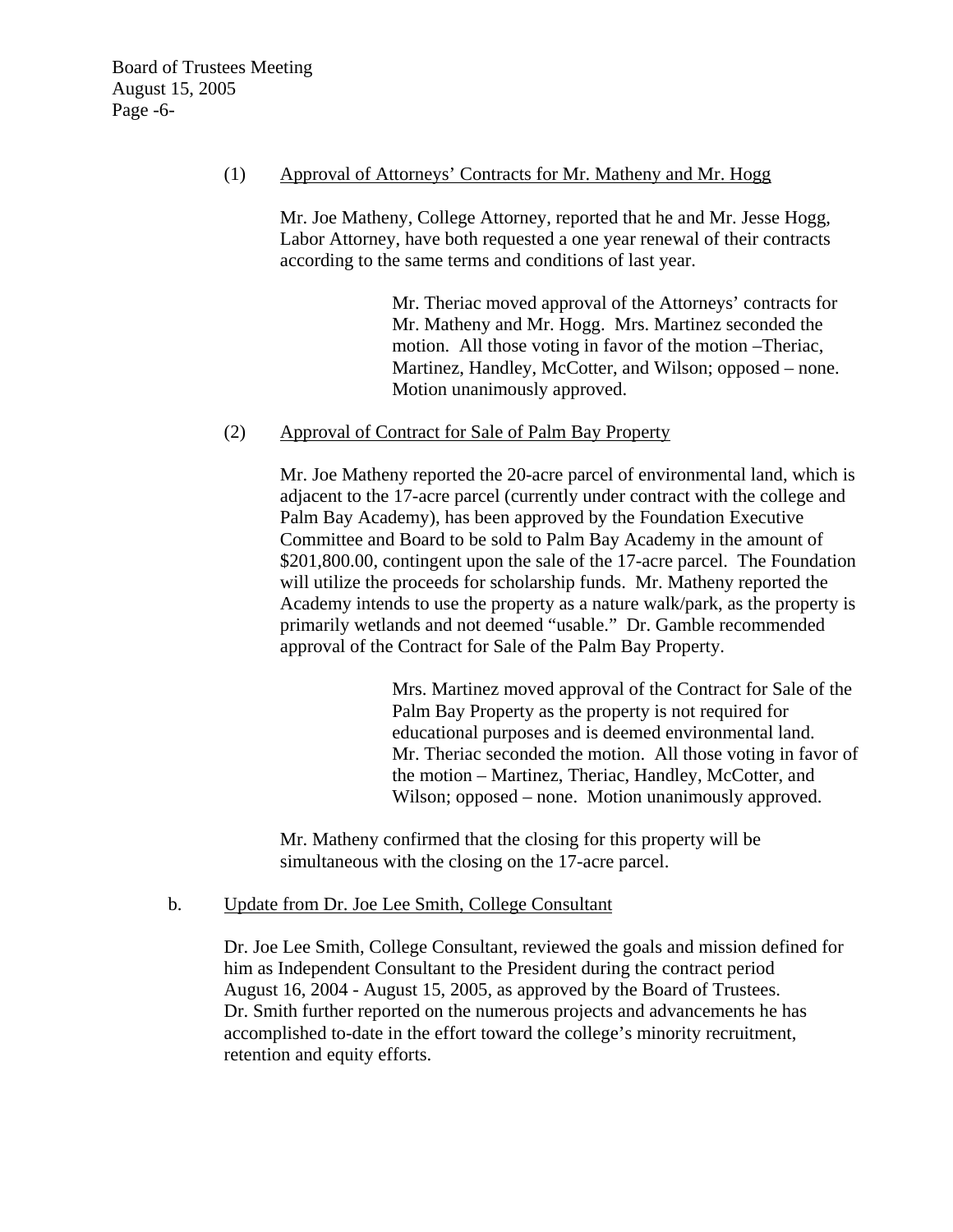Board of Trustees Meeting August 15, 2005 Page -7-

> Dr. Smith reported that he has attended numerous appointments and events with the Hispanic community, but admits that further effort needs to be made and should be a high priority for the coming year. Mrs. Martinez offered her assistance in this regard.

> Dr. Gamble reported that Dr. Smith's experience and reputation serve as an excellent example of the potential in the minority community. He further reported that the Trustees received a report reflecting minority new hires for the Fall and it is significant that ten African American and six Hispanic employees were hired at the professional staff and faculty level, which is proof of the success of Dr. Smith's efforts to stimulate well-qualified referrals to the college Human Resource Department. Ms. Oglesby reported that more than 50% of the new hires were minorities, which is unprecedented. Accordingly, Dr. Gamble recommended renewal of Dr. Smith's contract for an additional year. The Trustees concurred and expressed their thanks to Dr. Smith for his outstanding efforts. Mr. McCotter requested that the Board be notified of future functions, especially the Fall Roundtable, in order to support the effort to the extent possible.

> Mr. Handley suggested the College Ambassador's report next year include testimony and development of measures of success. Dr. Gamble reported that objectives in this regard are already included in the President's Evaluation process with numerical targets for each minority group, including students, faculty and staff. These objectives will be communicated to Dr. Smith for his information in goal setting.

# **8. NEW BUSINESS:**

### a. Personnel Actions

Approved – consent agenda.

### b. Approval of President's Contract

Mr. McCotter reported that the President's evaluation was reviewed in the Workshop and made the following motion:

> Mr. McCotter moved approval that the existing and amended and restated contract dated August 9, 2004, be extended through and including the  $30<sup>th</sup>$  day of June 2007, to include a compensation increase of 3%, retroactive to July 1, 2005, and payable biweekly with normal withholdings. Furthermore, the life insurance provision for the President in the Executive Employee Benefit Plan adopted by the Board of Trustees June 20, 1990, and as amended June 19, 1995, shall hereafter provide for increased life insurance in the amount of \$1 million. All other terms and conditions of the existing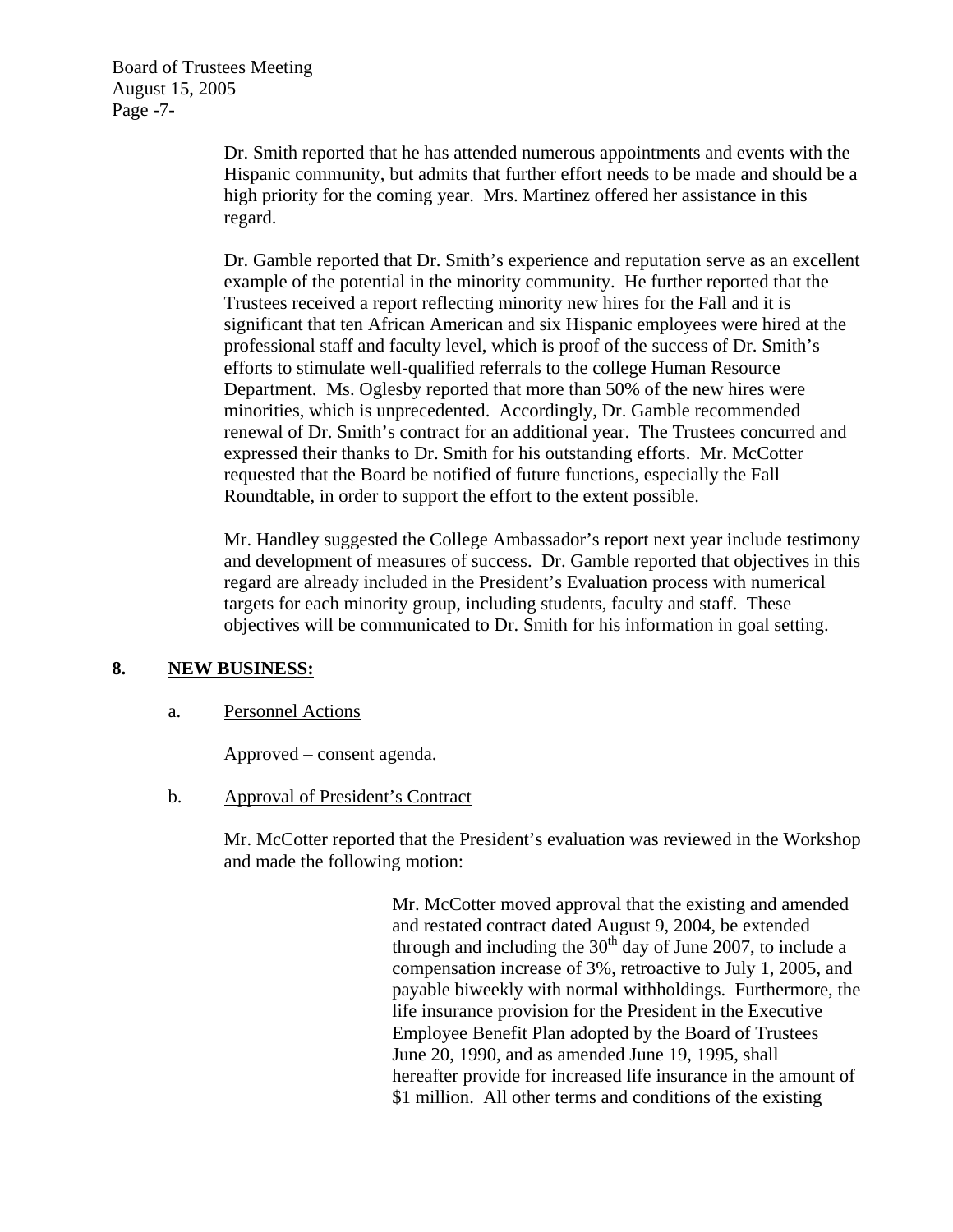Board of Trustees Meeting August 15, 2005 Page -8-

> contract remain in full force and effect through the term of the new contract and that Mr. Matheny be directed to prepare and execute the employment contract consistent with these motions. In addition, the minutes should reflect that the college is in compliance with the statutory mandates for accountability and equity. Mr. Theriac seconded the motion. All those voting in favor of the motion – McCotter, Theriac, Handley, Martinez, and Wilson; opposed – none. Motion unanimously approved.

### c. Approval of Ratification of Agreement with UFF/BCC

Ratification of the contract agreement with UFF/BCC was deferred pending further negotiations.

## d. Executive Session

Mrs. Wilson called for an Executive Session making the following statement: "At this time, the Board will engage in a strategy session relative to collective bargaining. This is an Executive Session closed and exempt from the Florida Sunshine Law and is for the express purpose of discussions between the College President and the Board of Trustees as the Public Employer."

The session was conducted between 5:55 p.m. and 6:55 p.m.

The Board reconvened at 6:55 p.m. to continue the Board of Trustees meeting.

### e. Presentation of the Disaster Preparedness Plan

Mr. Frank Billings, Associate Vice President, Institutional Effectiveness and Strategic Management, reported on the college's Disaster and Event Preparedness Plan for Natural Causes which was distributed to the Board. In response to lessons learned from the 2004 hurricane season, Mr. Billings stated he was directed by Dr. Gamble to chair a task force to draft and formulate a plan to address disaster and event prevention, preparedness, mitigation and recovery efforts. Phase I of this process involved plans relating to natural disasters. Future efforts for Phase II will relate to civil and social disasters, such as on-campus civil disturbance, bomb threats, etc; while Phase III planning will relate to disasters from accidental causes such as fires and chemical spills. These efforts are vital to advance the safety and security of the students and staff, as well as protecting the assets of the college.

Mr. Billings reported the distributed document summarized the plans for responses to threats caused by natural disasters, including specific duties for all members of the designated Crisis Management Team (CMT) and procedural timelines for identified campus operational areas. The document also identifies essential personnel,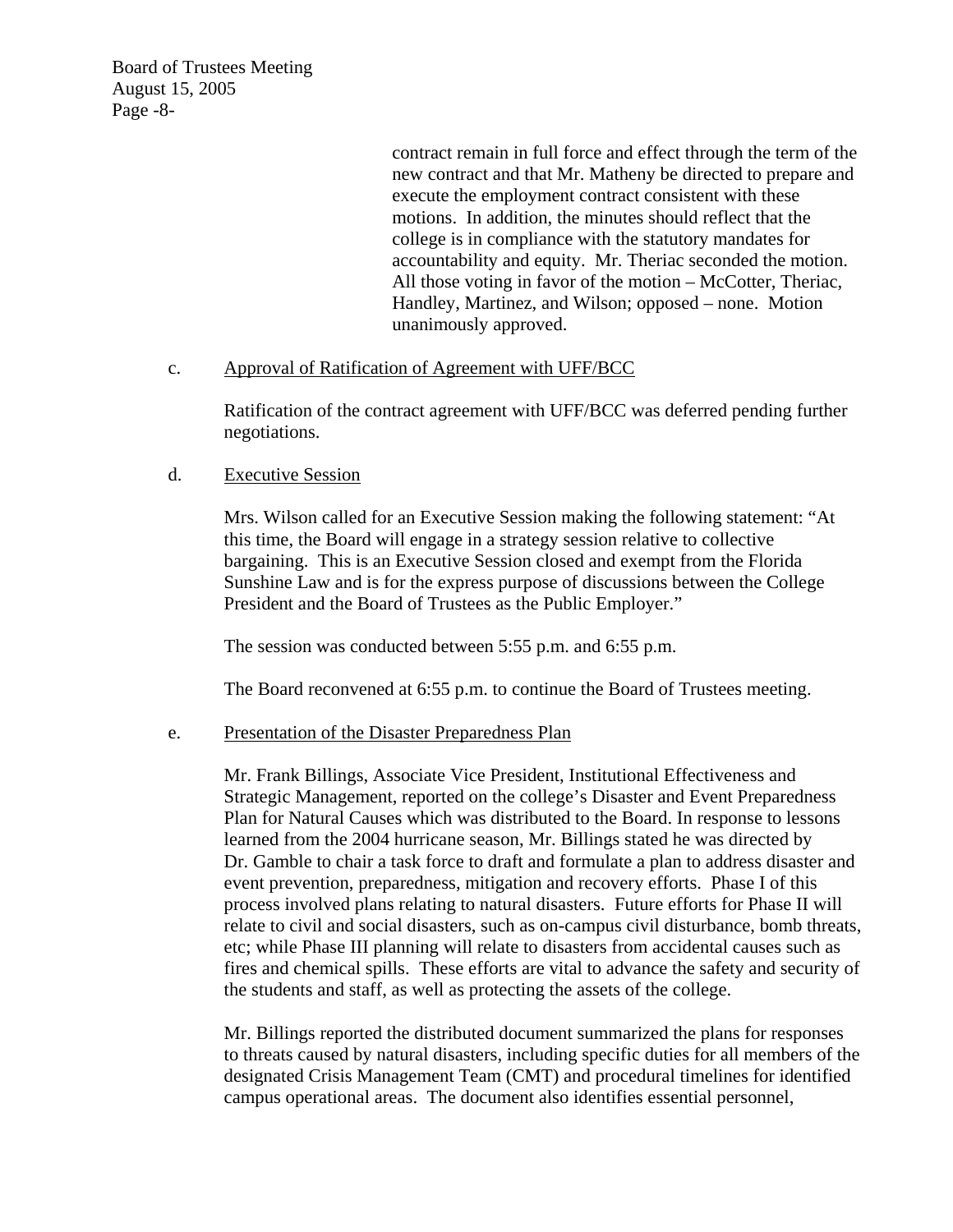Board of Trustees Meeting August 15, 2005 Page -9-

> emergency call trees, building coordinator assignments for each campus, and designated safe facilities and public shelters.

The Board congratulated the college and the Task Force for the comprehensive plan.

## f. Request for Future Board Meeting/Workshop Agenda Items

Mr. Handley suggested the Board might want to explore the possibility of a monetary incentive award for ideas submitted by employees which have a positive impact on service or cost savings. It was the consensus of the Board to schedule a future Workshop discussion.

# **9. FINANCIAL ACTIONS:**

a. Approval of Monthly Budget Status Report, July 2005

Approved – consent agenda.

b. Approval of 2004-05 Capital Outlay Budget Amendment

Approved – consent agenda.

c. Approval of Accounts Receivable Write-offs

Mr. Mark Cherry, Associate Vice President, Financial Services, provided a listing of student accounts for which he requested the Trustees' approval to write off the balances in accordance with Policy 200.06, Accounts in Arrears, which allows write off of accounts uncollected after two years. He reported that higher tuition rates and new Title IV regulations result in higher receivables. Mr. Cherry further confirmed that collection efforts will continue despite write-off and furthermore that delinquent student account balances will remain on the individual's subsidiary account in a hold status should they attempt re-enrollment, etc.

Mr. Cherry explained that the Title IV regulations require that if financial aid is correctly awarded and the student stops attending, the tuition monies must be repaid to the Federal government, thus creating a receivable. He further estimated that 45% of the receivable reflected on this report relates to Title IV return of funds.

The Board discussed this issue and agreed they would like to discuss with the appropriate congressional representatives. Dr. Gamble recommended approval of the Accounts Receivable Write-Offs.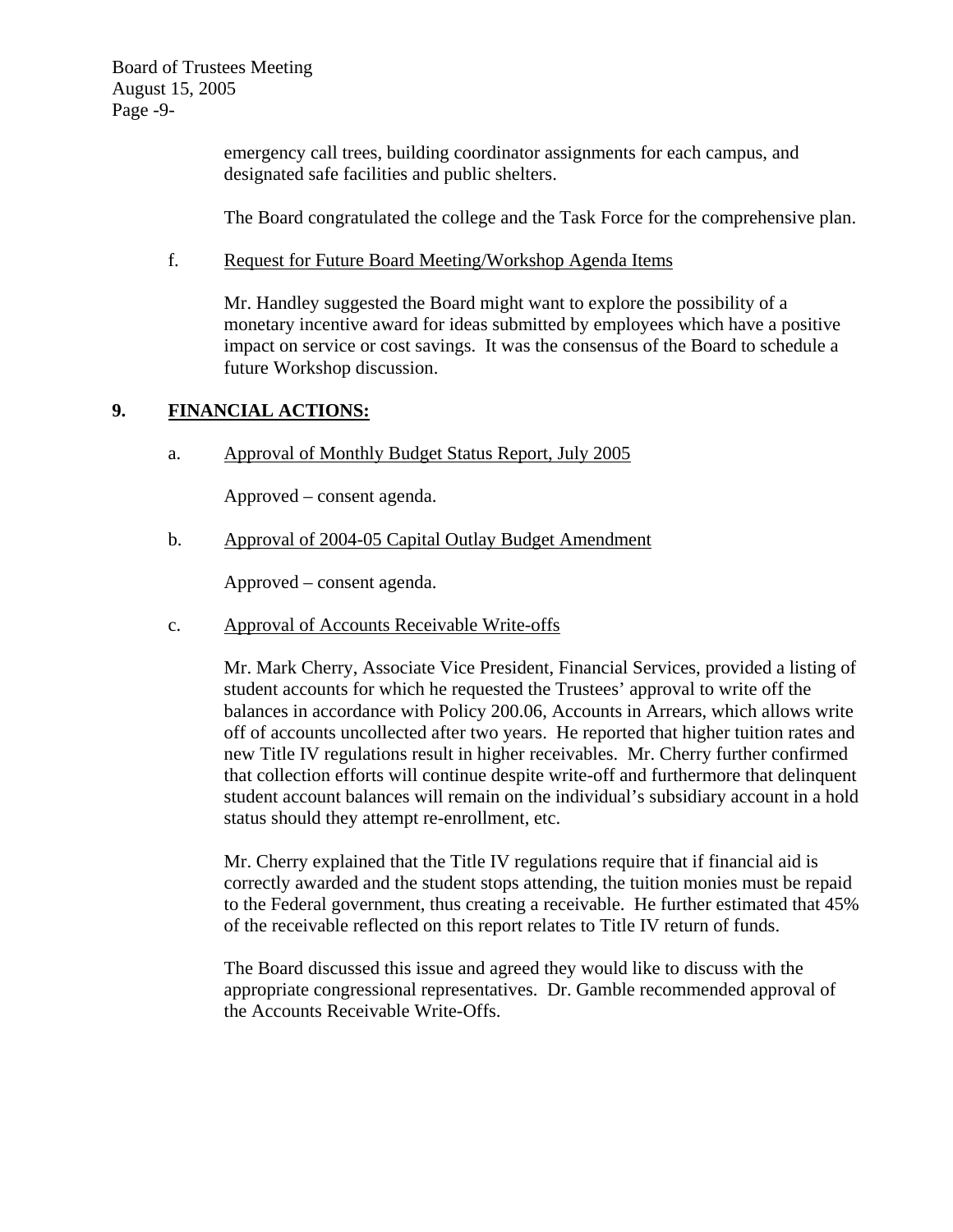Board of Trustees Meeting August 15, 2005 Page -10-

> Mr. Handley moved approval of the Accounts Receivable Write-Offs. Mrs. Martinez seconded the motion. All those voting in favor of the motion – Handley, Martinez, McCotter, Theriac and Wilson; opposed – none. Motion unanimously approved.

### **10. REPORT OF THE PRESIDENT:**

## a. Discussion of September 19 Meeting

Dr. Gamble requested removal of this item from the agenda.

## b. Board Retreat

Dr. Gamble reported that the Board retreat is tentatively scheduled for Friday, September 30 and Saturday, October 1. He further reported several alternative agendas were provided to the Board, with decisions dependent upon the possible incorporation of a luncheon with Senator Mel Martinez for discussion of his view on policy relating to education. If Senator Martinez is available, the retreat will be held on the Cocoa Campus Planetarium and the Dobson Conference Center.

The Board concurred that these dates were open and available on their schedule.

Dr. Gamble reported that an individual from the Association of Community Colleges Trustees (ACCT) will facilitate the meeting to address "20 Essential Questions Every Board Member Must Answer," unless the Board had other requests. Mr. Handley requested discussions regarding goal setting for the coming year be added to the schedule for Saturday morning.

### c. Lowe's Proposal for Palm Bay

Dr. Gamble reported that Lowe's has expressed interest in purchasing property on the Palm Bay Campus. Dr. Gamble reported that after consideration the general consensus is that the development could have considerable negative ramifications to the college. As a result, he is not in favor of this development and suggested that the City of Palm Bay and Lowe's should be so informed. The Board concurred and Dr. Gamble will proceed accordingly.

### d. Revised Organizational Chart

Dr. Gamble reported the Board was provided the newly revised Organizational Chart, which reflects the administrative organization of the college. In addition, information was provided regarding the assignment of Academic Deans and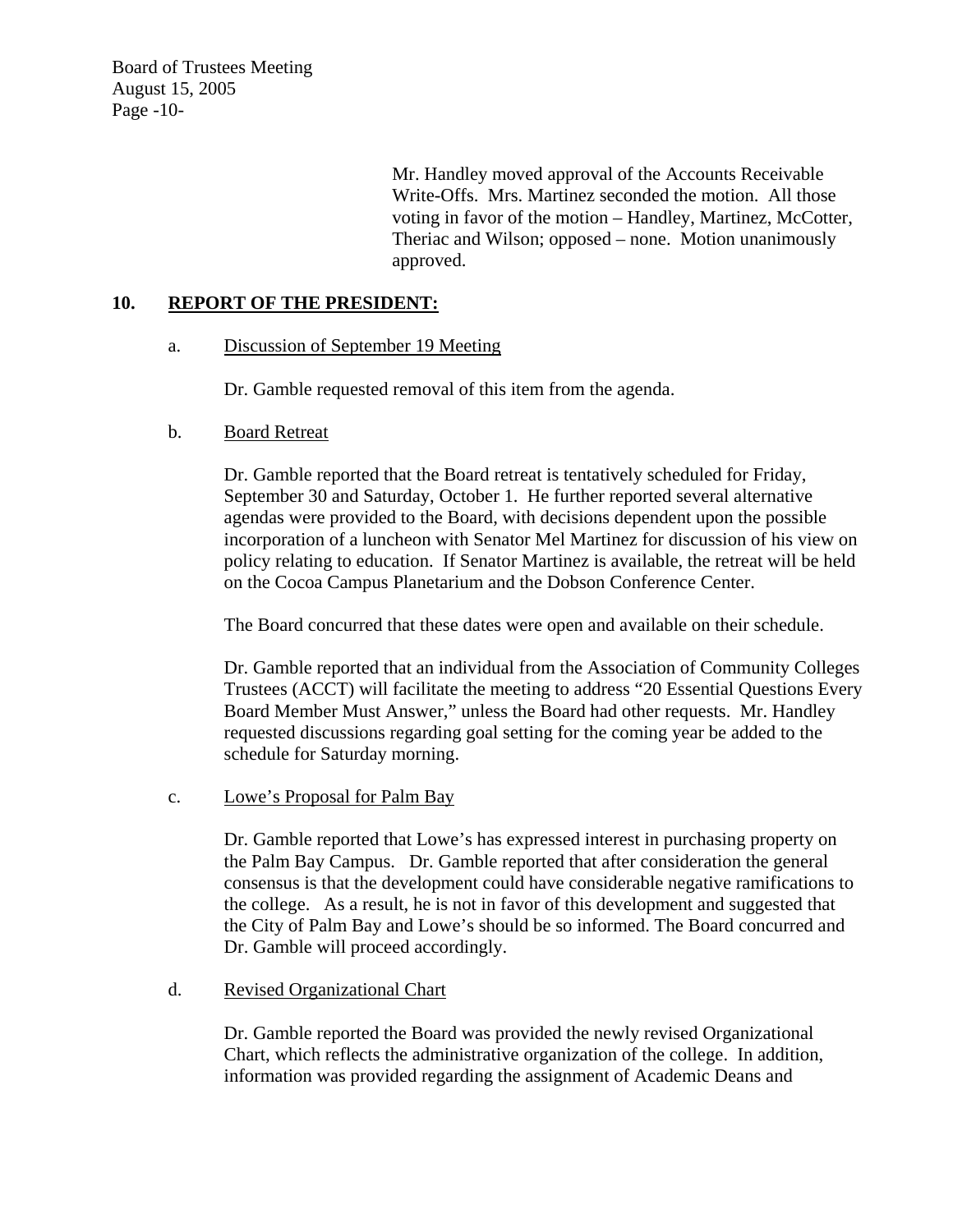Board of Trustees Meeting August 15, 2005 Page -11-

> Workforce Development Coordinators. Dr. Gamble reported that for the most part these positions redefined existing position and thus are budget-neutral.

Dr. Gamble further reported that minor modifications will be made to the Organizational Chart showing the relation from the Melbourne Campus Provost to the King Center as a dotted line rather than a solid line as the King Center Board requested that the King Center Executive Director report directly to them and the District Board of Trustees as a "direct support organization." The dotted line to Dr. Kaliszeski in Melbourne is merely an indication of mutual coordination between the entities.

### e. College Catalog

Dr. Gamble reported that the new college catalog reflects on the institutional quality and maintains the consistent marketing "branding effort."

## f. College Enrollments

Dr. Gamble reported that Summer enrollments decreased approximately 4% from last year and Fall enrollments are expected to be even or slightly ahead. He reported that mini-mesters and Institute of Business Training (IBT&CE) will affect enrollment figures.

### g. Educator Preparation Institute (EPI)

Dr. Gamble reported that he is pleased to report that Brevard Community College is one of eight institutions approved for the Educator Preparation Institute (EPI) grant, which will provide training to individuals who have a bachelors degree or above; however, do not have a teaching certificate, so they are eligible to apply for public school teaching positions.

### h. Niger Relief Effort

 Dr. Gamble reported that Titusville students initiated a nationwide funding effort on behalf of UNICEF's Niger Food Relief Effort. With support by the Administration, donations are being accepted by campus cashiers.

### i. "Declining by Degrees" Video

Dr. Gamble encouraged the Trustees' review of the "Declining by Degrees" video production, which is a sobering report on the state of education.

Mrs. Wilson requested that this video be viewed in advance for discussion at the September Board Retreat. A decision will be made at that time if a Workshop on the subject should be scheduled in the future.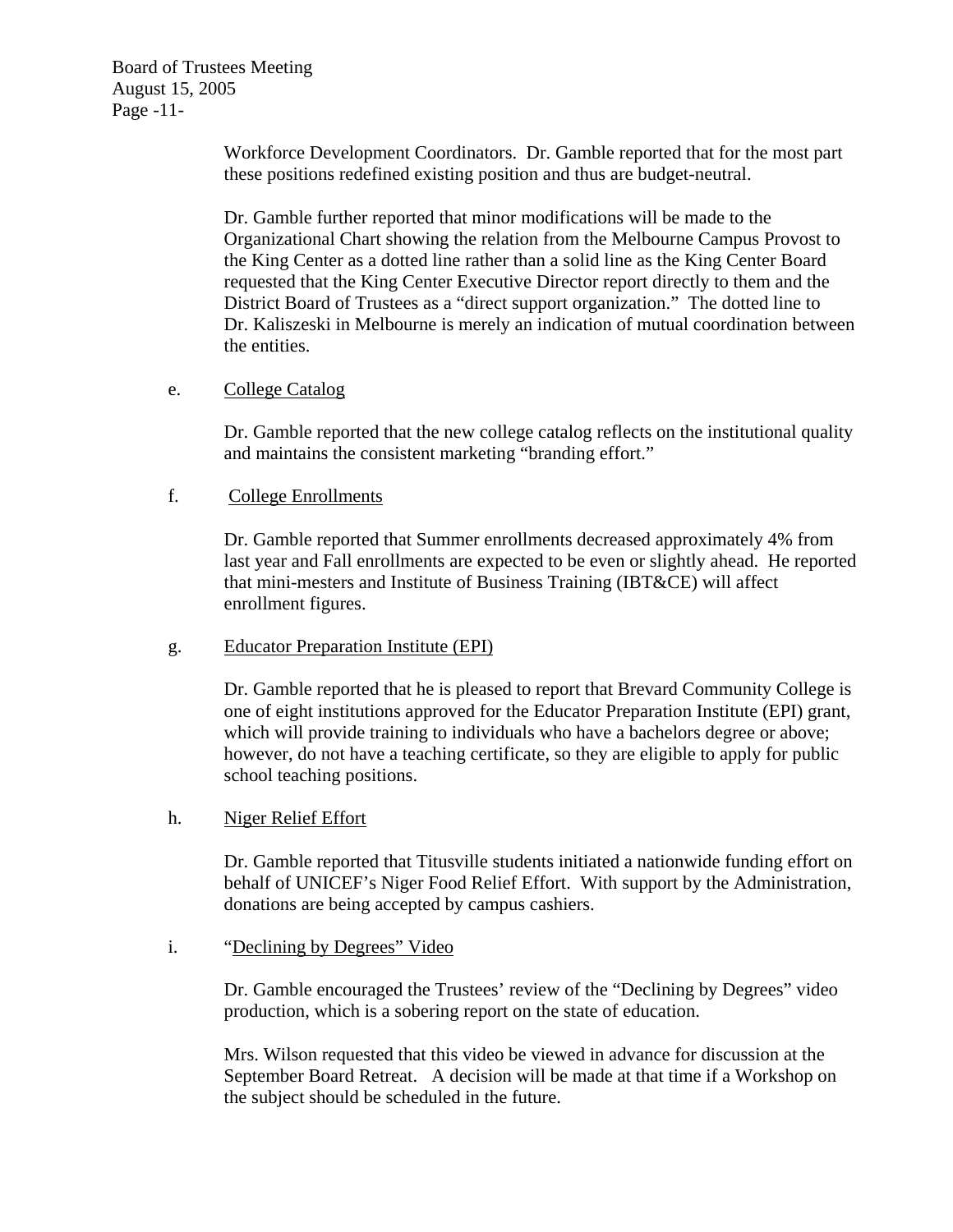Board of Trustees Meeting August 15, 2005 Page -12-

j. "Community Colleges – a Reference Handbook"

Dr. Gamble reported that the Trustees have received E-book permission to review the book "Community Colleges – a Reference Handbook," published in 2005, which contains worthwhile information on community college history and challenges facing the community colleges in the future. Dr. Gamble reported that if a paper version is desired in lieu of the E-book, a library copy can be provided upon request. Ms. Terry Martin, Executive Assistant to the President, will re-transmit the document via email.

Mrs. Wilson invited Trustees to attend the Endeavor Elementary School Family Fun Day on September 10, 3:00-8:00 p.m. This function is an effort to assist Endeavor Elementary to start on a positive note in light of difficult events at the end of the year. Mrs. Wilson thanked Dr. Gamble for his support of this event.

# **11. COMMITTEE REPORTS**

a. Architect Selection – Mrs. Martinez

No report.

b. Alumni Association – Mrs. Wilson

No report.

c. BCC Foundation – Mr. Theriac

Mr. Theriac reported that the Alumni Association is expected to merge with the BCC Foundation so joint efforts will be made in the future.

d. Cocoa Village Playhouse – Mr. McCotter

Mr. McCotter reported that the Cocoa Village Playhouse finished the season showing a profit and are preparing for the new season. He further reported fundraising efforts for the annex building continue.

e. Insurance Committee – Mrs. Martinez

No report.